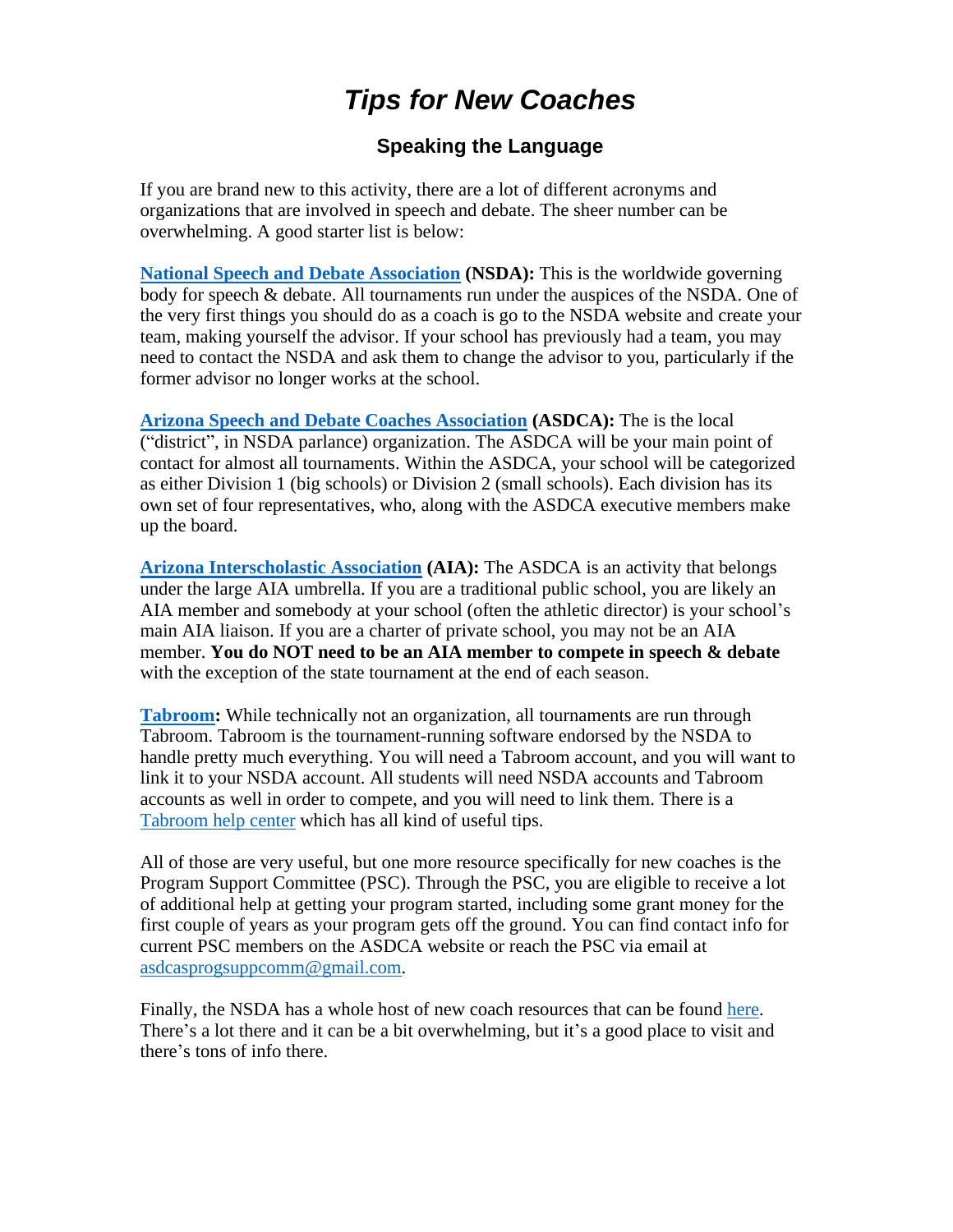# **Tips for Running a Program**

#### **Recruitment**

Finding students that want to do speech  $\&$  debate requires students to know what speech  $\&$ debate is about. A broad overview of the benefits to students can be seen at [this link.](http://www.speechanddebate.org/top-3-reasons)

Some good places to look for students that want to join the team is clubs that are similar in nature such as Mock Trial, Model UN, or even Academic Decathlon. Likewise, theater kids tend to be well suited for speech events. Although, tread carefully here- the theater teacher at your school can run the gamut anyway from being pro-speech & debate to not knowing anything about it to being anti-speech & debate. (The reasons are complicated) Feel them out and see if they will either help you recruit, or at the very least be neutral to your recruitment, if you want to recruit theater kids.

#### **Learn your school rules**

The school will have rules for:

- Students driving themselves
- Arranging Transportation, types of vehicles / drivers you can have
- Overnight trips
- Checking kids out of school early
- Tournament behavior
- Chaperone requirements
- Expense / reimbursement / purchase order process

The athletic / assistant athletic / band director can be a great help, especially if they have been there a few years. Alternatively, if there are other schools with active teams in your district/charter organization see if you can contact those coaches for guidance.

On the flip side – be kind to your school's administration. Some things they appreciate:

- Give them the tournament schedule soon as you can (the tournament calendar for the next season at the spring coaches meeting of the preceding season).
- Keep them up to date when the schedule changes.
- Let attendance know in advance who is out of school at a tournament.
- Keep them informed of the team's successes and progress as the year goes on.
- Invite some teachers to judge at a tournament.
- Give a "showcase" performance for the school (also good for recruitment)

#### **Financials**

Many schools have "volunteers" or people in roles they are not best suited for. Whatever the reason your accounts will, at some stage, get totally messed up. Keep your own set of books, keep copies of all receipts, etc. The rear you save may be your own! Make a budget. What type of activity fee are you allowed to charge? Do you make use of the AZ tax credit? What expenses does the program cover vs. what do the kids have to pay for themselves? Will you do fundraising?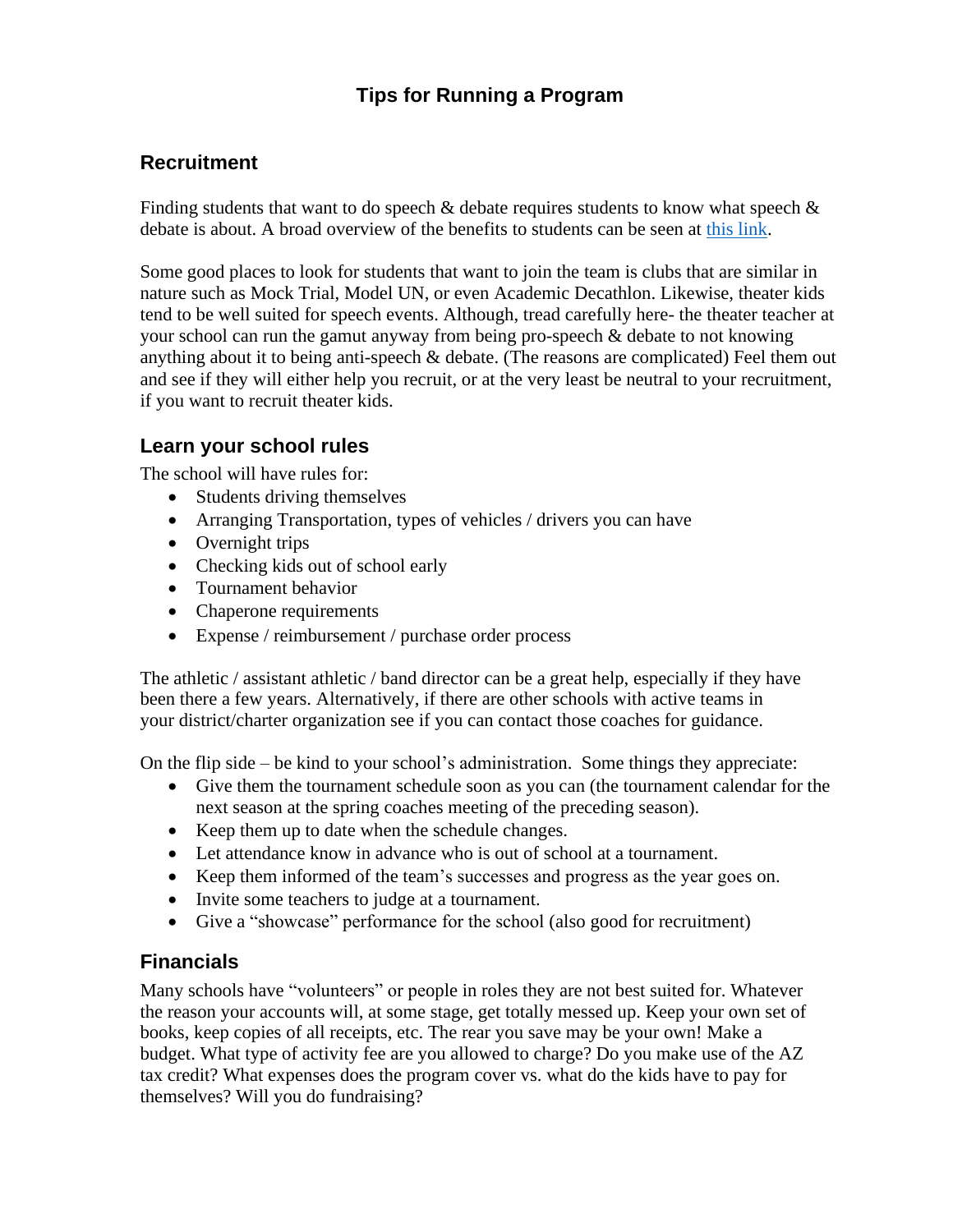#### **Event Tips**

With the sheer number of events that exist in the speech  $\&$  debate world, it can be overwhelming to know where to start. A broad overview of the AZ-focused events are below. Full descriptions can be found in the [NSDA Competition Events Guide.](https://www.speechanddebate.org/competition-events-guide/)

**[Congress:](https://www.speechanddebate.org/congress-printable-guide/)** This is often a good starting point for newer teams. Congress sessions are divided into individual houses that generally run between 15-20 kids. All speaking in Congress is optional- that is, students have to volunteer in order to speak. The houses will debate different bills over the course of each session, and a typical speech in favor or opposed to each bill runs about 3 minutes.

**[Debate:](https://www.speechanddebate.org/coaching-debate/)** There are several types of debate- primarily Public Forum, Lincoln Douglas, and Policy. Of those three Public Forum is the most accessible. It is a partnered event, so there is not as much pressure on your debaters. Also, the judging obligation is much more manageable than a 1 v. 1 event like Lincoln Douglas. Policy is the most advanced type of debate of these three with extremely long rounds (1.5 hours vs. about 45 minutes for PF/LD).

**[Individual Events:](https://www.speechanddebate.org/coaching-speech/)** These are often called the speech events and are very diverse. In broad strokes they fall into four categories. The time limit for all categories except Limited Prep is 10 minutes.

**Platform:** In this category, students write their own piece. Original Oratory (OO) speeches are persuasive while in Informative (Info) the speeches are meant to be informative but not advocating a specific idea or cause. Info pieces also have visual aids, and the price of those can rack up quickly. OO is a much more approachable category for the first-time platformer.

**Interpretation:** In this category, students can interpret any piece that is already published in some medium (print or online). Some types are Humorous Interp (HI), Dramatic Interp (DI), and Duo Interp (Duo). Students need to edit ("cut") their piece into a 10-minute performance.

**Black Book:** This is a sub-category of Interp where students are allowed to have their piece in a black binder which they hold as they perform. The [Black Book Depot](https://www.theblackbookdepot.com/) is a good website to find said binders and the pages that fill them). The three primary events here are Prose, Poetry, and Program Oral Interp (POI). Both Poetry and POI require students to cut multiple sources into a single program

**Limited Prep:** In Impromptu (IMP) students will be given 7 minutes to write and deliver a speech after given a prompt, often a quote, in round. In Extemporaneous (EXT), students "draw" a topic 30 minutes before the round and then have to to write and memorize a 7 minute speech. The topics in EXT tend to be more research-focused/debate-like, and students are allowed access to the internet during their prep time.

If you are a brand new coach, picking a few categories to focus on in your first year is generally a good bet. If you take time to become an expert in a small slate of events it will make things a lot more manageable in the early years of your team's existence.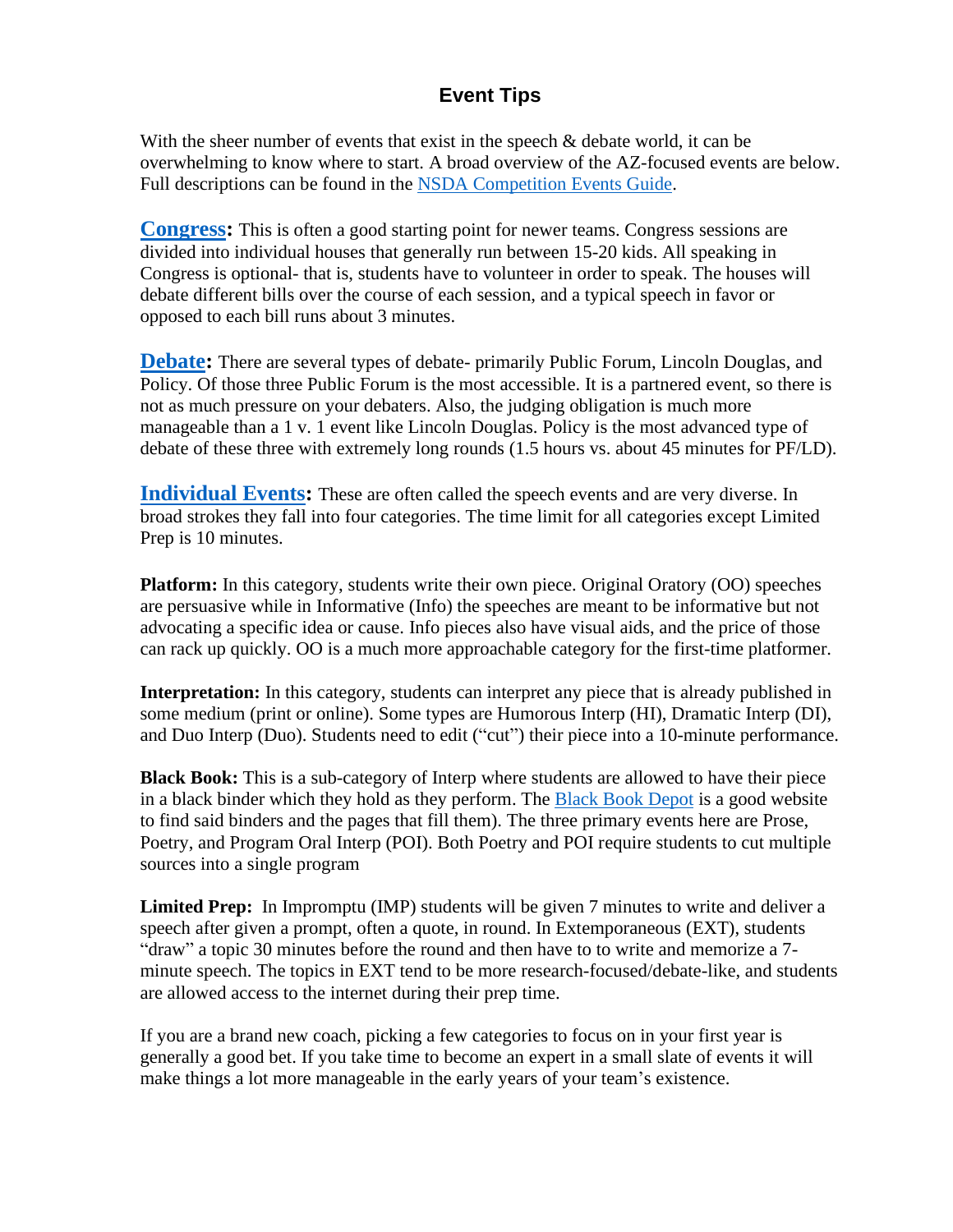## **Tournament Tips**

Let's start out with something that needs to be said-speech  $\&$  debate tournaments can be very long. Most tournaments take two full days (Friday and Saturday), but as a new coach how much time your team spends at a tournament can depend on which events you choose. A broad overview is below.

**Congress:** Typically, there are two sessions of Congress that run Friday morning and Friday afternoon. The timeframe is about 7:30 AM – 3:00 PM.

**Debate Events:** Four preliminary rounds for debate run Friday afternoon (after Congress). Students with a winning record will "break" to elimination rounds (aka outrounds) on Saturday afternoon. A typical schedule runs from about 3:00 PM-9:00 PM Friday and then 12:00 PM-5:00 PM on Saturday for outrounds.

**Individual Events:** Preliminary rounds run Saturday morning, with outrounds running Saturday afternoon. A typical Saturday timeframe is 7:30 AM-8:30 PM.

If you are completely new, starting out with just doing individual events will ease the overall logistics of competing, as they only run on Saturday. Alternatively, just competing in Congress is also self-contained to one day and is not a bad place to start either. Debate events are more challenging because you may have to arrange transport/judging over multiple days. Students can sign up for multiple events (called "double entering"), but that's generally only a good idea for more experienced kids.

All tournaments can be entered via signing up on Tabroom. A list of tournaments for the following season is generally decided on during the spring coaches convention meeting the previous year. Note that there are some tournaments that don't follow the timetable outlined above, but most in Arizona (~80%) do. The tournament schedule can always be found on their Tabroom page.

## **Logistical Tips**

It is very easy to forget something at tournaments. Here is a list of tips from the School of Hard Knocks…

- Make up a First Aid kit for the team table. Include Tylenol (or Ibuprofen), female hygiene products, cough drops, eye drops, band aids. (Find out the school policy for giving kids Tylenol).
- Bringing snacks is a good idea. While food is available for purchase most of the way through a tournament, it's not a bad idea to have some on-the-go snacks for your team as sometimes time between rounds can get tight.
- Items to have on hand: a spare black book, paper, pens, stapler
- Insist kids **sign out** when they leave. Texting is OK. Otherwise you're looking for them at 11PM on Saturday.

·

- Kids will leave lots of stuff behind.
- Pair up "newbies" with older team members for the first tournament.
- Get there early and learn the layout of the school.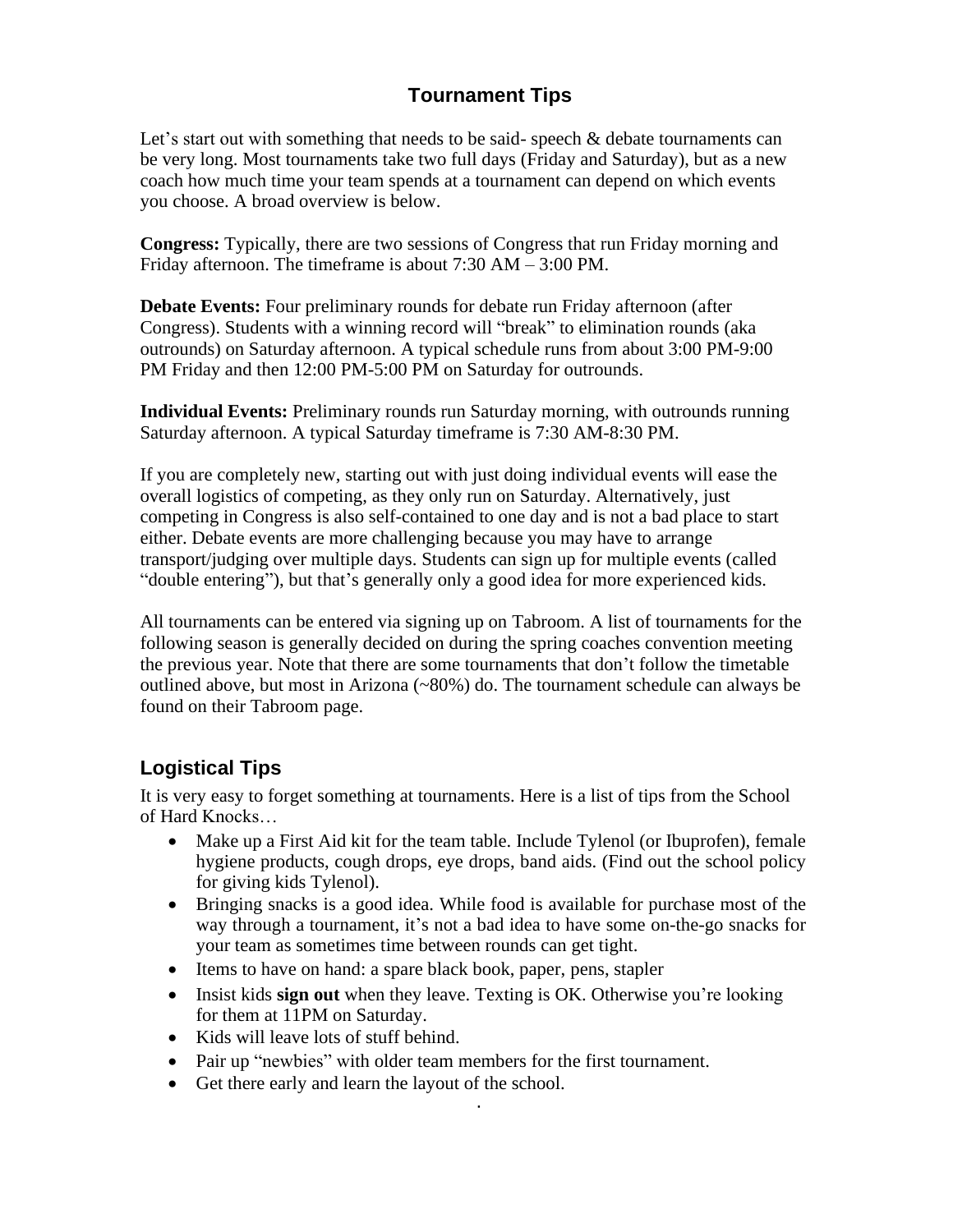## **Judging Tips**

In addition to the various other requirements to run a speech & debate team, the one that derails the most programs is the ability to find judges. Teams are required to bring judges to meet their entry obligation. That obligation is approximately one judge per 2 entries in debate and 1 judge per 5 entries in individual events or Congress. Judges can be in multiple pools- that is, a judge could do Congress Friday morning, debate prelims Friday afternoon, and then individual events and debate outrounds on Saturday. The only restriction on that is a judge cannot be in multiple debate pools (say, PF and LD), although IE events all share a single pool. It's a lot of judging for a single person, but if you have a small team it's not a bad idea for you and/or an assistant coach to get at least some judging experience in any events your students compete in.

However, it's also a very good idea to get parents used to the idea that they are very likely going to have to give up a Friday and/or Saturday to judge a tournament their child is competing in. Judges need to have their own Tabroom accounts (though they do not need NSDA accounts). Given that (on average) you only need one judge for every 4 or 5 students, even if you have each student's parent judge for a couple of tournaments over the course of the entire season it helps. One thought is to put out a volunteer form towards the beginning of each semester for all tournaments that semester. If you go to three tournaments in the fall, require each student bring a parent judge to one of them. Set the volunteer calendar up early and send out reminders as each tournament approaches.

The flipside to using parents is that they will need judge training. There are many options for this and most experienced coaches would be happy to run a training at your school if you just ask! In particular, do not be afraid to reach out to members of the PSC for help. Another great resource it the [judge training videos](https://www.youtube.com/playlist?list=PLb-L7w74pwL1Yb1NW8ZcH85krBT4sWRqH) created by the ASDCA.

At minimum, if you ask your judges to watch the first three videos in that series (total run time: just over an hour) that will help. You can even organize a watch party! The last three videos in that series (run time: 45 minutes) are helpful specifically to debate judges. There are also some short 1-2 page judging primers that cover specifics for each event that can be [found here,](https://drive.google.com/drive/u/3/folders/1rPuVIf-3h95GnYHUyXIHJzfV4Pd9eAHs) as well. These are good to review/print out/give to your parents.

Parent judges usually are pretty impressed by what takes place at a tournament, and complimentary food will be made available to them at each tournament. However, if you aren't proactive about finding judges, this can become the single most frustrating thing that goes along with running a program. Loop your kids parents in early so they aren't surprised by this and you are not scrambling for judges at the last minute!